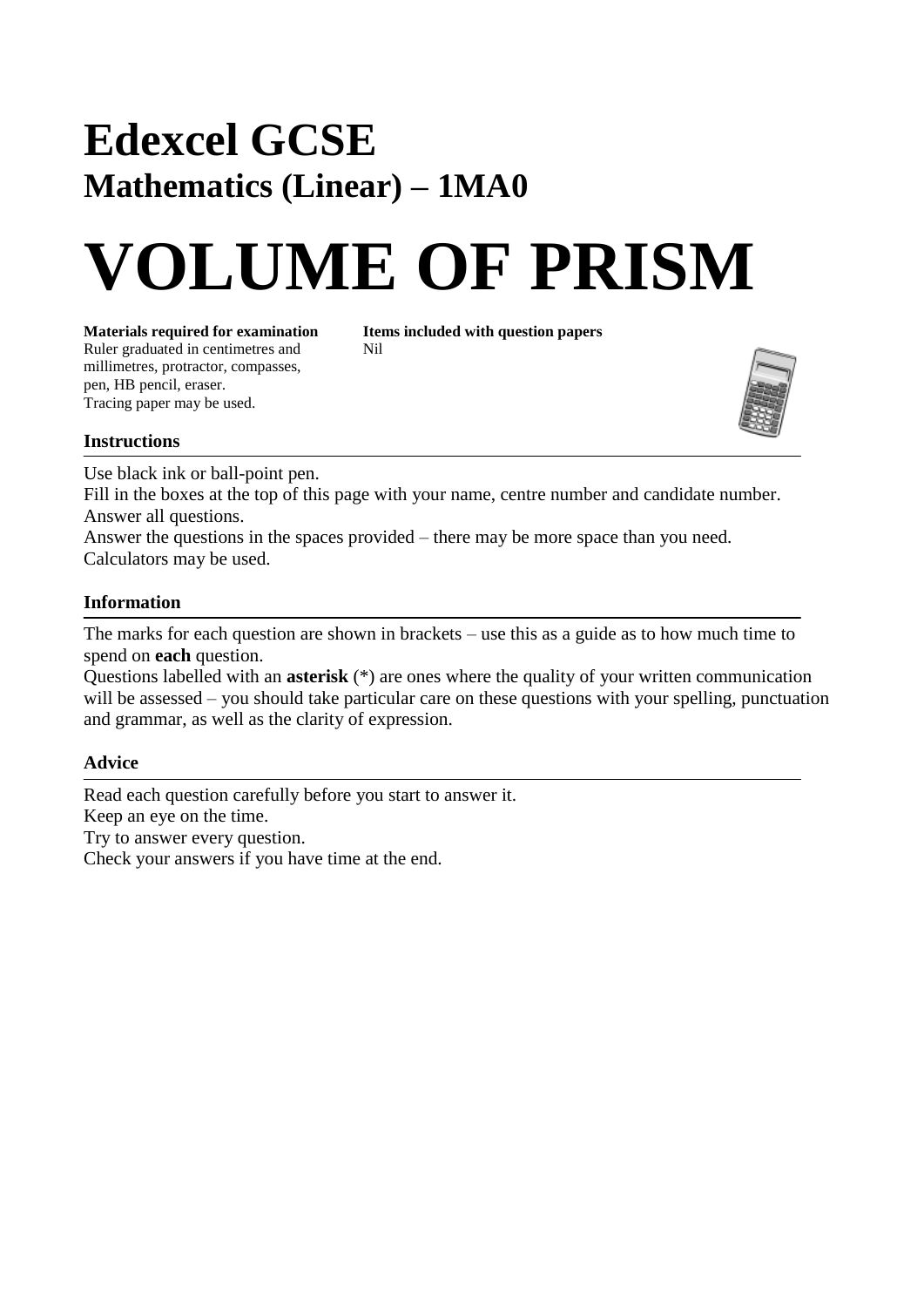**1.** Here is a cuboid.



\_\_\_\_\_\_\_\_\_\_\_\_\_\_\_\_\_\_\_\_\_\_\_\_\_\_\_\_\_\_\_\_\_\_\_\_\_\_\_\_\_\_\_\_\_\_\_\_\_\_\_\_\_\_\_\_\_\_\_\_\_\_\_\_\_\_\_\_\_\_\_\_\_\_\_\_\_\_

Work out the volume of the cuboid.





**\*2.** The diagram shows two fish tanks, each in the shape of a cuboid.



\_\_\_\_\_\_\_\_\_\_\_\_\_\_\_\_\_\_\_\_\_\_\_\_\_\_\_\_\_\_\_\_\_\_\_\_\_\_\_\_\_\_\_\_\_\_\_\_\_\_\_\_\_\_\_\_\_\_\_\_\_\_\_\_\_\_\_\_\_\_\_\_\_\_\_\_\_\_

Finley fills both fish tanks with water.

Which fish tank holds the most water? You must show all your calculations.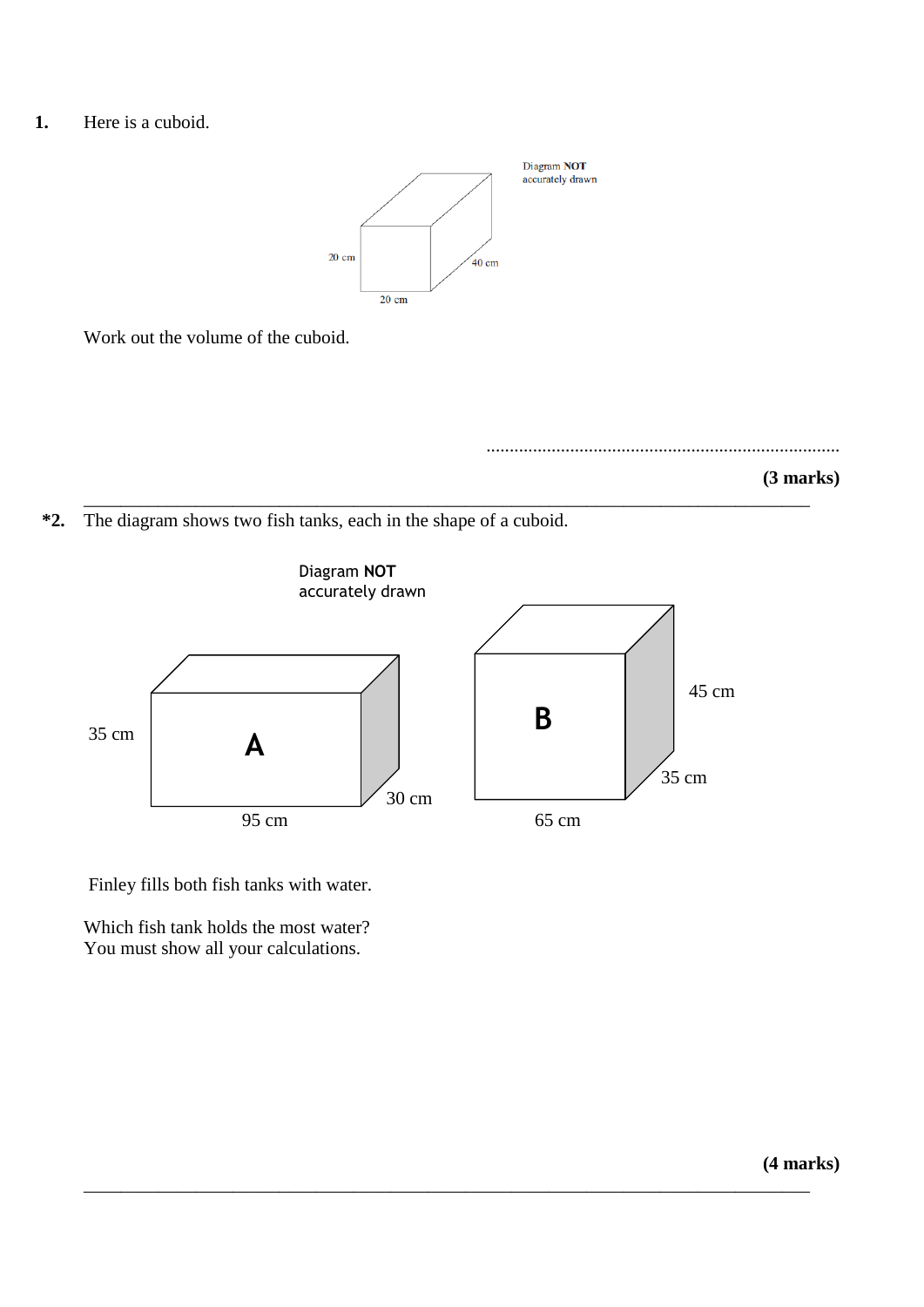#### $3.$ The diagram shows a prism.



Work out the volume of the prism.

 $(4 marks)$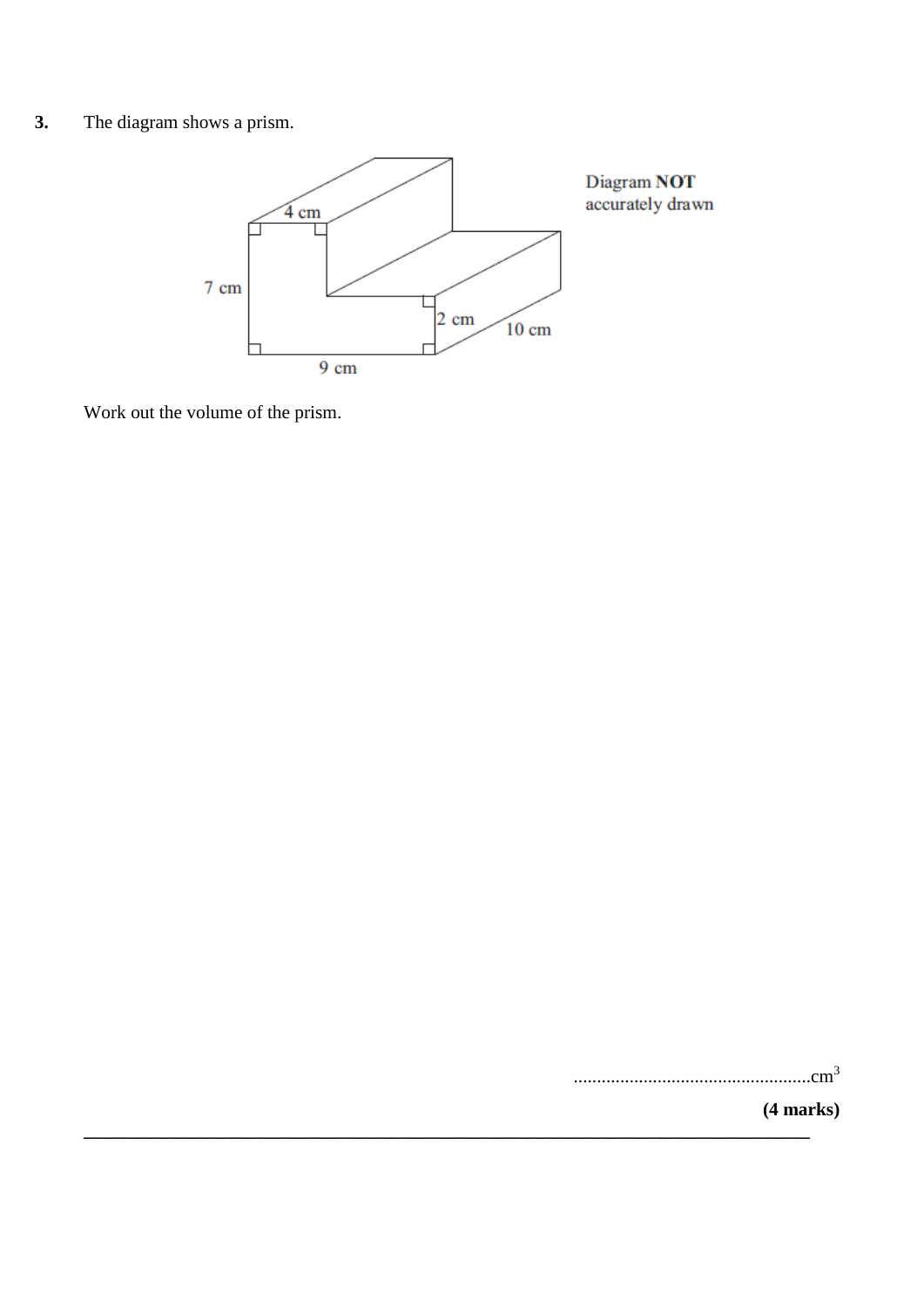### **4.** Here is a solid prism.



**\_\_\_\_\_\_\_\_\_\_\_\_\_\_\_\_\_\_\_\_\_\_\_\_\_\_\_\_\_\_\_\_\_\_\_\_\_\_\_\_\_\_\_\_\_\_\_\_\_\_\_\_\_\_\_\_\_\_\_\_\_\_\_\_\_\_\_\_\_\_\_\_\_\_\_**

Work out the volume of the prism.

|  | (4 marks) |
|--|-----------|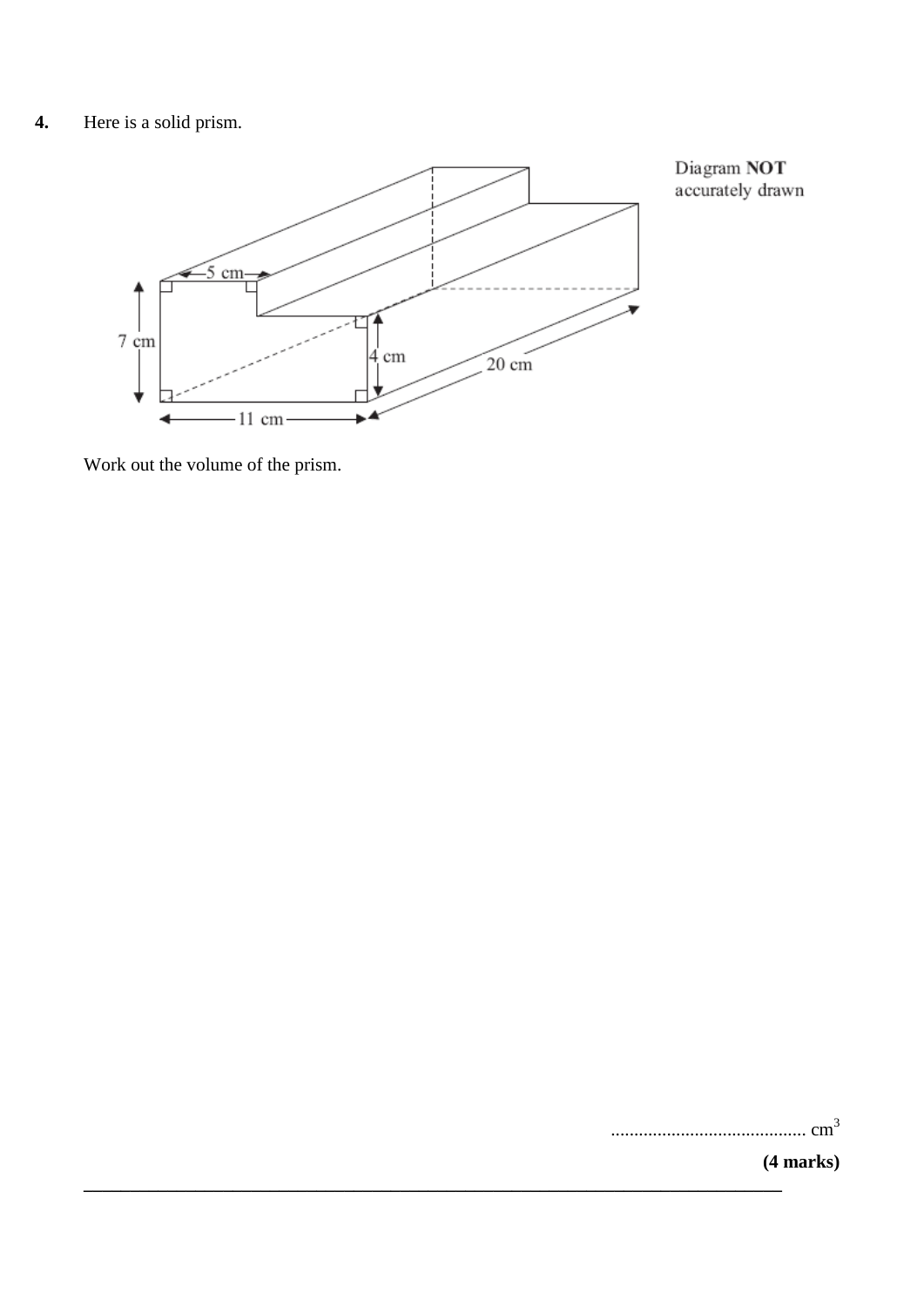

Work out the volume of the triangular prism.

.........................................

**(4 marks)**



Calculate the volume of the triangular prism.

…................................

**(4 marks)** \_\_\_\_\_\_\_\_\_\_\_\_\_\_\_\_\_\_\_\_\_\_\_\_\_\_\_\_\_\_\_\_\_\_\_\_\_\_\_\_\_\_\_\_\_\_\_\_\_\_\_\_\_\_\_\_\_\_\_\_\_\_\_\_\_\_\_\_\_\_\_\_\_\_\_\_\_\_

**6.**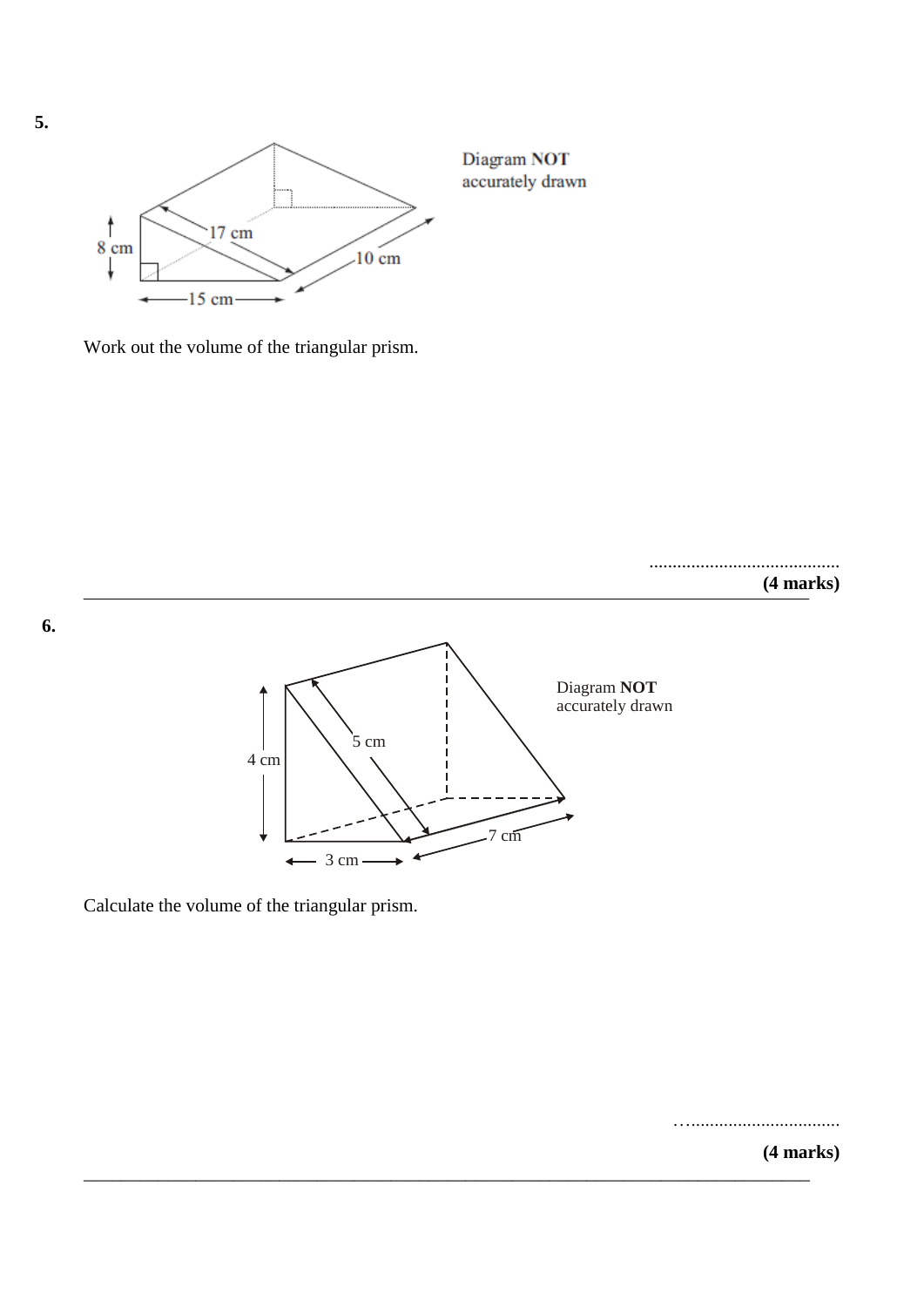**7.** The diagram shows a triangular prism.



 $BC = 4$  cm,  $CF = 12$  cm and angle  $ABC = 90^\circ$ . The volume of the triangular prism is  $84 \text{ cm}^3$ . Work out the length of the side *AB* of the prism.

…................................

**(4 marks)** \_\_\_\_\_\_\_\_\_\_\_\_\_\_\_\_\_\_\_\_\_\_\_\_\_\_\_\_\_\_\_\_\_\_\_\_\_\_\_\_\_\_\_\_\_\_\_\_\_\_\_\_\_\_\_\_\_\_\_\_\_\_\_\_\_\_\_\_\_\_\_\_\_\_\_\_\_\_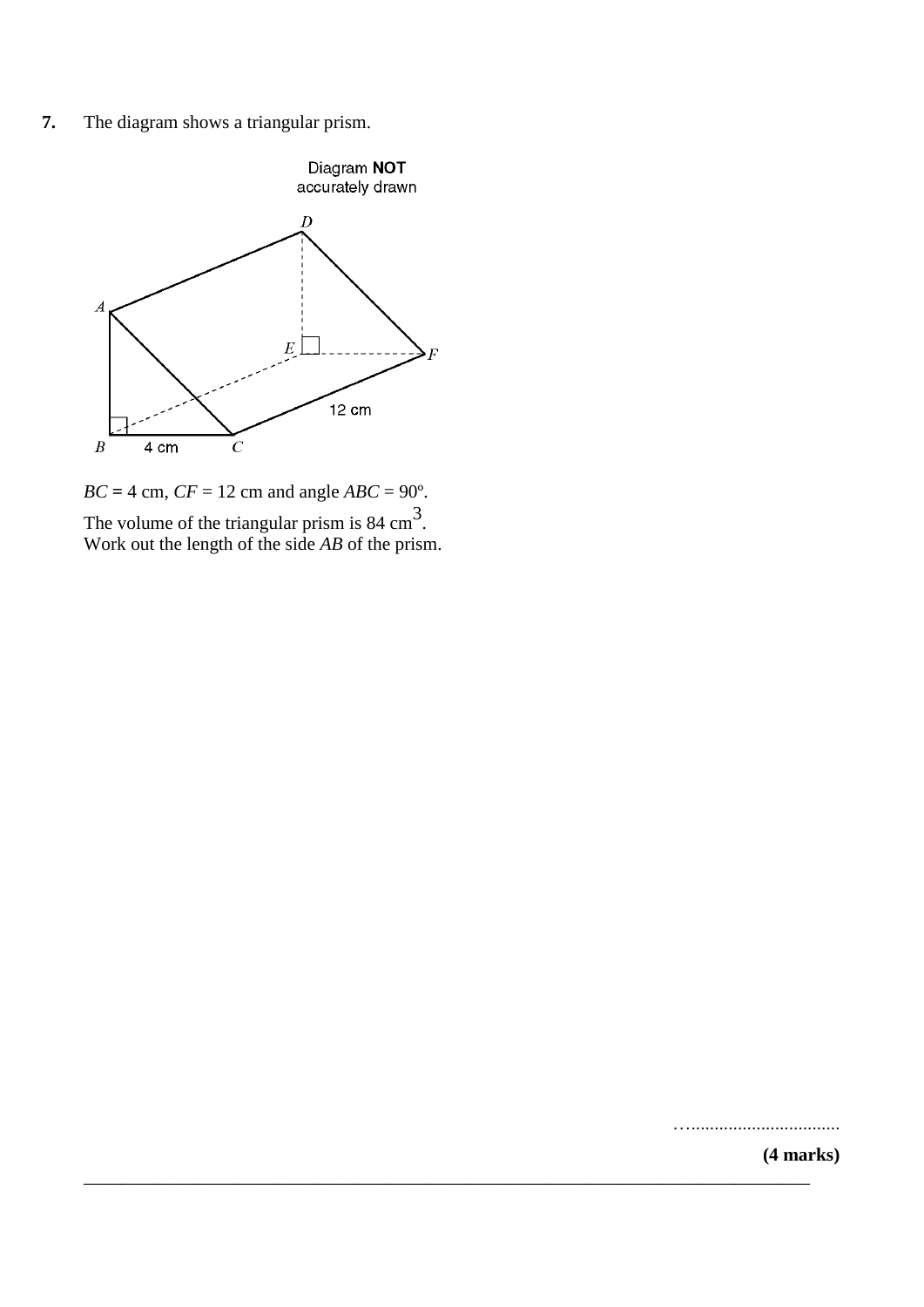**8.** The diagram shows a triangular prism.



Diagram NOT accurately drawn.

The cross-section of the prism is a trapezium. The lengths of the parallel sides of the trapezium are 8 cm and 6 cm. The distance between the parallel sides of the trapezium is 5 cm. The length of the prism is 20 cm.

Work out the volume of the prism.

…................................

**(4 marks)** \_\_\_\_\_\_\_\_\_\_\_\_\_\_\_\_\_\_\_\_\_\_\_\_\_\_\_\_\_\_\_\_\_\_\_\_\_\_\_\_\_\_\_\_\_\_\_\_\_\_\_\_\_\_\_\_\_\_\_\_\_\_\_\_\_\_\_\_\_\_\_\_\_\_\_\_\_